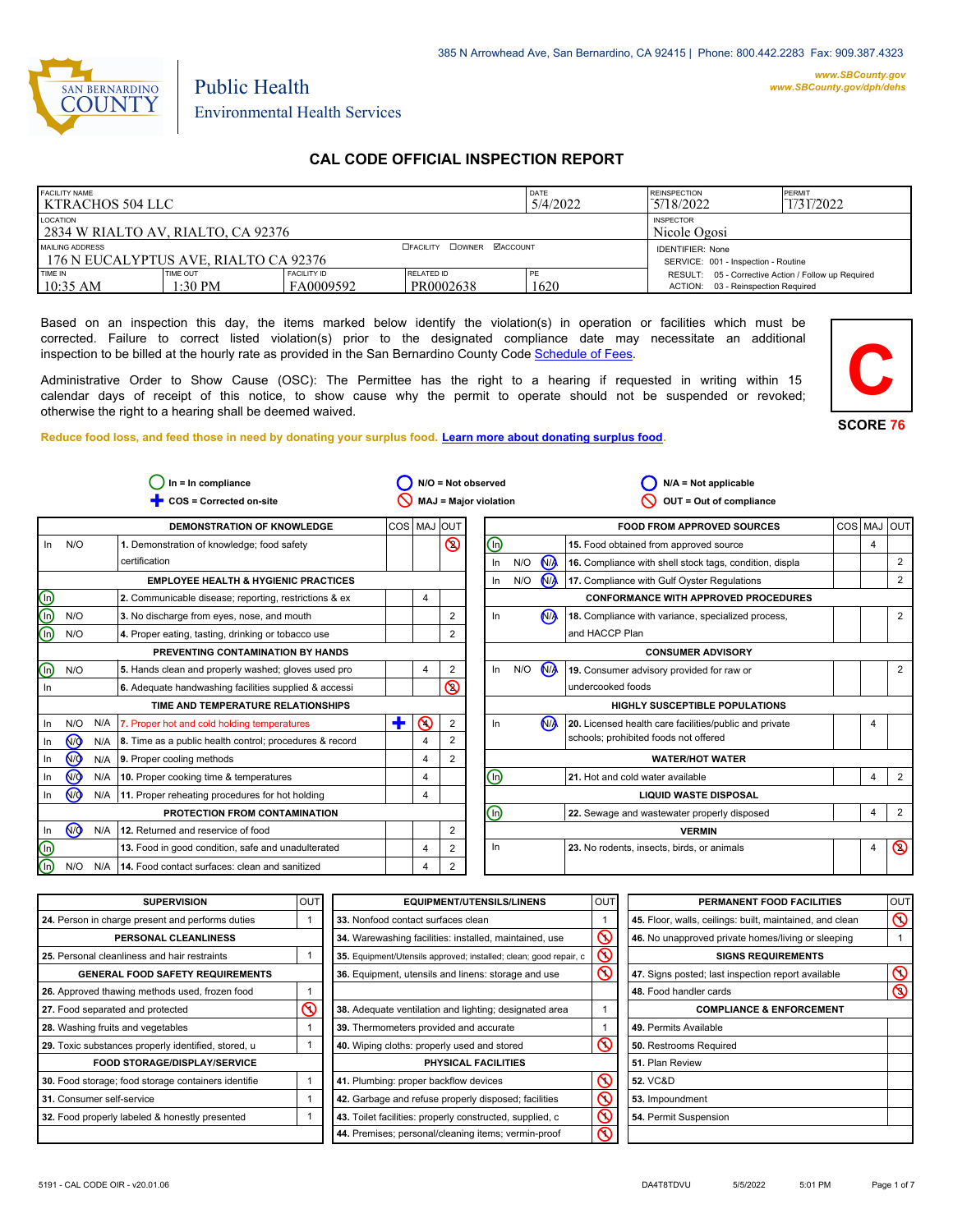

### **CAL CODE OFFICIAL INSPECTION REPORT**

| <b>FACILITY NAME</b> | KTRACHOS 504 LLC                                                                                               |                                                                                                                                                                                                                                        | DATE<br>5/4/2022                 |              |  |
|----------------------|----------------------------------------------------------------------------------------------------------------|----------------------------------------------------------------------------------------------------------------------------------------------------------------------------------------------------------------------------------------|----------------------------------|--------------|--|
| <b>LOCATION</b>      | 2834 W RIALTO AV, RIALTO, CA 92376                                                                             |                                                                                                                                                                                                                                        | <b>INSPECTOR</b><br>Nicole Ogosi |              |  |
|                      | 7. PROPER HOT AND COLD HOLDING TEMPERATURES                                                                    |                                                                                                                                                                                                                                        |                                  | <b>MAJOR</b> |  |
| <b>POINTS</b><br>4   | Compliance date not specified<br>Complied on 5/4/2022<br>Violation Reference - HSC -<br>113996, 113998, 114037 | Inspector Comments: Observed a container of shell eggs stored in cold holding unit measuring<br>approximately 76 degrees F. Upon questioning an employee stated that the item was placed there three (3)<br>hours prior to inspection. |                                  |              |  |

Maintain all potentially hazardous foods in cold holding at 41F or below.

An employee placed shell egg container in an ice bath and placed inside of the upright refrigerator. The eggs measured approximately 41 degrees F before the end of the inspection. Corrected on site.

**Violation Description:** Potentially hazardous foods shall be held at or below 41F or at or above 135F. (113996, 113998, 114037, 114343(a))

**More Information: <https://youtu.be/RI6w5DtEs7w>**

#### **1. DEMONSTRATION OF KNOWLEDGE; FOOD SAFETY CERTIFICATION**

| <b>POINTS</b> | Compliance date not specified<br>Not In Compliance<br>Violation Reference - HSC -<br>113947-113947.1 | Inspector Comments: 1) Observed Certified Food Manager's Certificate missing. Obtain at least one food<br>manager certificate from one of the below accredited organization that has been certified by the American<br>National Standards Institute (ANSI):<br>1. 360training.com, Inc.- Learn2Serve® Food Protection Manager Certification Program<br>2. National Registry of Food Safety Professionals- Food Protection Manager Certification Program<br>3. National Restaurant Association-ServSafe® Food Protection Manager Certification Program<br>4. Prometric Inc.- Food Protection Manager Certification Program<br>5. AboveTraining/StateFoodSafety.com<br>Provide manager's certificate at facility within 60 days. Non-compliance will result in a future charged<br>inspection at an hourly rate of \$245. |
|---------------|------------------------------------------------------------------------------------------------------|-------------------------------------------------------------------------------------------------------------------------------------------------------------------------------------------------------------------------------------------------------------------------------------------------------------------------------------------------------------------------------------------------------------------------------------------------------------------------------------------------------------------------------------------------------------------------------------------------------------------------------------------------------------------------------------------------------------------------------------------------------------------------------------------------------------------------|
|               |                                                                                                      | Note: Original certificate must be available at facility in order to be valid.                                                                                                                                                                                                                                                                                                                                                                                                                                                                                                                                                                                                                                                                                                                                          |
|               |                                                                                                      | 2) Employee was unable to adequately describe the manual three compartment ware washing procedure.                                                                                                                                                                                                                                                                                                                                                                                                                                                                                                                                                                                                                                                                                                                      |
|               |                                                                                                      | Employee was educated when manually ware washing dishes by the following procedure:<br>1. Wash dishes with minimum 100 degrees F water and soap.<br>2. Rinse dishes with cold clear running water.<br>3. Sanitize dishes with either quaternary ammonia, 200 ppm for one minute or chlorine at 100 ppm for 30<br>seconds.<br>Ensure all employees are able to demonstrate knowledge and are properly trained in food safety.                                                                                                                                                                                                                                                                                                                                                                                            |

**Violation Description:** All food employees shall have adequate knowledge of and be trained in food safety as it relates to their assigned duties. (113947) Food facilities that prepare, handle or serve non-prepackaged potentially hazardous food, shall have an employee who has passed an approved food safety certification examination. (113947-113947.1)

**More Information: <http://www.sbcounty.gov/uploads/dph/dehs/Depts/EnvironmentalHealth/FormsPublications/FoodSafetyPracticesOverview.pdf>**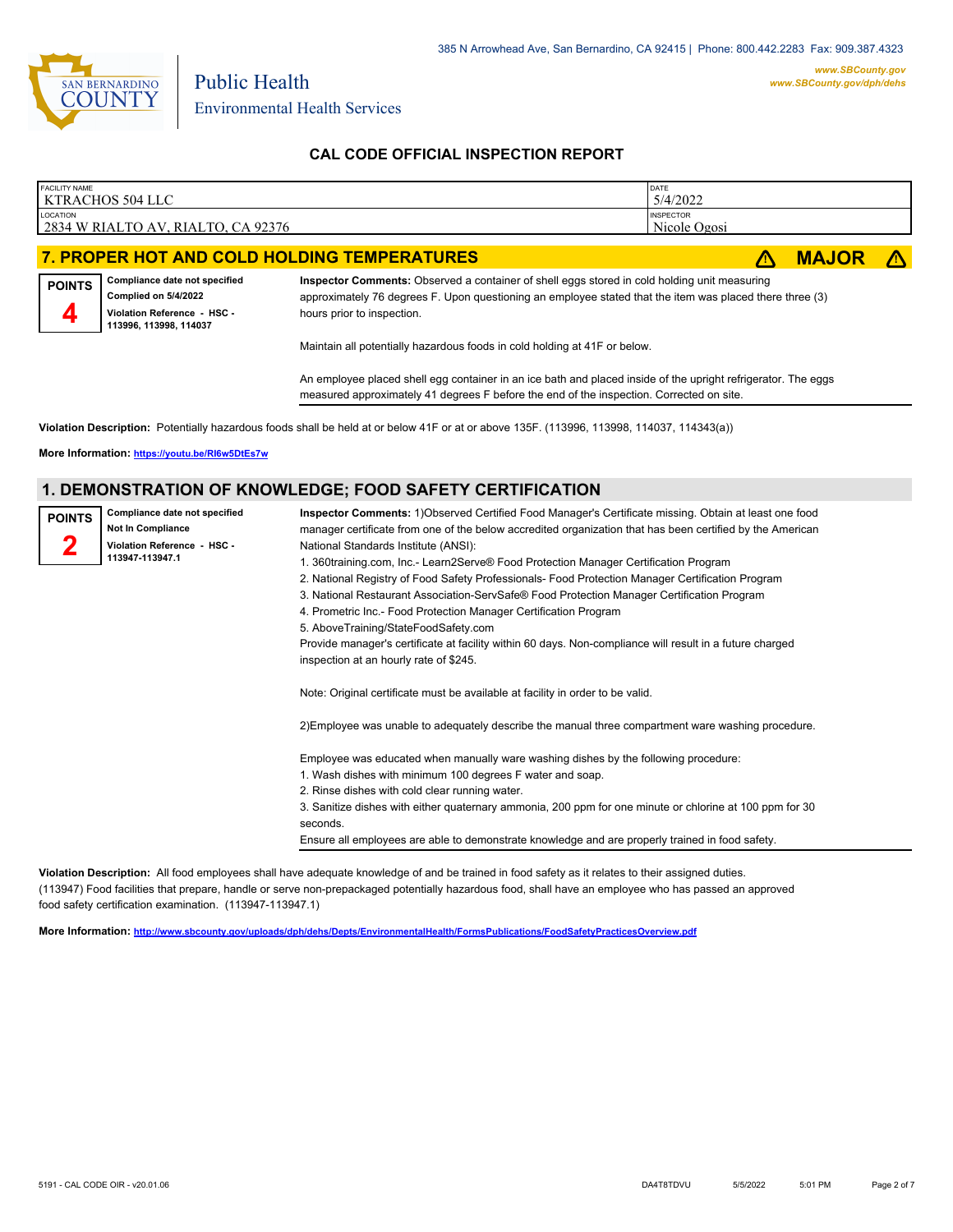

*[www.SBCounty.gov/dph/dehs](http://www.sbcounty.gov/dph/ehsportal)*

Public Health Environmental Health Services

### **CAL CODE OFFICIAL INSPECTION REPORT**

| <b>FACILITY NAME</b>                                                 | DATE                             |
|----------------------------------------------------------------------|----------------------------------|
| KTRACHOS 504 LLC                                                     | 5/4/2022                         |
| <b>LOCATION</b><br>2834<br>W RIALTO<br>RIALTO,<br>92376<br>CA<br>AV) | <b>INSPECTOR</b><br>Nicole Ogosi |

### **6. ADEQUATE HANDWASHING FACILITIES SUPPLIED & ACCESSIBLE**

**Compliance date not specified Not In Compliance Violation Reference - POINTS 2**

**2**

**Inspector Comments:** 1)Observed trash can to be blocking the handwashing sink located adjacent to the preparation sink.

2) Observed wiping clothes to be stored on the splash guard of the handwash sink.

Discontinue this practice. Hand sink shall not be obstructed, inaccessible, used improperly or kept unclean.

3)Observed the handwashi sink to be missing paper towels.

Provide paper towels at the permanent dispenser at all times to facilitate adequate handwashing.

**Violation Description:** Handwashing soap and towels or drying device shall be provided in dispensers; dispensers shall be maintained in good repair. (113953.2) Adequate facilities shall be provided for hand washing. (113953, 113953.1, 114067(f)). Handwashing sink is not separated from a warewashing sink by a 6 inch high metal splashguard or 24 inch separation. (113953) Handwashing sinks shall not be obstructed, inaccessible, used improperly or kept unclean. (113953.1)

#### **23. NO RODENTS, INSECTS, BIRDS, OR ANIMALS**

**Compliance date not specified Not In Compliance Violation Reference - HSC - 114259.1, 114259.4, 11425 POINTS**

**Inspector Comments:** Observed ten (10) dried old rodent droppings located directly under the water heater located adjacent to the rear door of facility. Upon a through investigation, no active infestation observed. Facility was unable to provide most recent pest control report.

Immediately clean and sanitize the affected area and ensure the facility is free from vermin and vermin droppings at all times.

**Violation Description:** Food facility shall be kept free of vermin: rodents (rats, mice), cockroaches, flies. (114259.1, 114259.4, 114259.5) Live animals are not allowed in a food facility unless, food employees with service animals may handle or care for their service animal if they wash their hands as required or persons who are licensed pursuant to Chapter 11.5 of Division 3 of the Business and Professions Code. (114259.4, 114259.5)

**More Information: [https://youtu.be/1yuxW\\_p9Bxs](https://youtu.be/1yuxW_p9Bxs)**

#### **27. FOOD SEPARATED AND PROTECTED**

**Compliance date not specified Not In Compliance Violation Reference - HSC - 113984 (a, b, c, d, f) POINTS 1 Inspector Comments:** Observed raw beef stored above ready to eat foods located inside of the two-door refrigerator. No contamination of food was observed at time of inspection. All food shall be separated and protected from contamination. Ensure all food is stored, prepared, displayed, or held so that it is protected from contamination

**Violation Description:** All food shall be separated and protected from contamination. (113984 (a, b, c, d, f), 113986, 114060, 114067(a, d, e, j), 114069(a, b), 114077, 114089.1 (c), 114143 (c)) All food shall be stored, prepared, displayed or held so that it is protected from contamination.

#### **34. WAREWASHING FACILITIES: INSTALLED, MAINTAINED, USED; TEST STRIPS**

**Compliance date not specified Not In Compliance Violation Reference - HSC - 114067(f,g), 114099 POINTS 1**

**Inspector Comments:** Observed quaternary test strips at facility. Note: Facility utilizes chlorine as sanitizer

Provide test strips to check sanitizer concentrations.

**Violation Description:** Food facilities that prepare food shall be equipped with warewashing facilities. Testing equipment and materials shall be provided to measure the applicable sanitization method. (114067(f,g), 114099, 114099.3, 114099.5, 114101(a), 114101.1, 114101.2, 114103, 114107, 114125) A thermometer must be readily available to monitor the temperature of the water at the warewashing sink. A warewashing sink used to wash wiping cloths, wash produce, or thaw food must be cleaned and sanitized before and after each use.

**More Information: <https://youtu.be/tH1OqFuAy9Y>**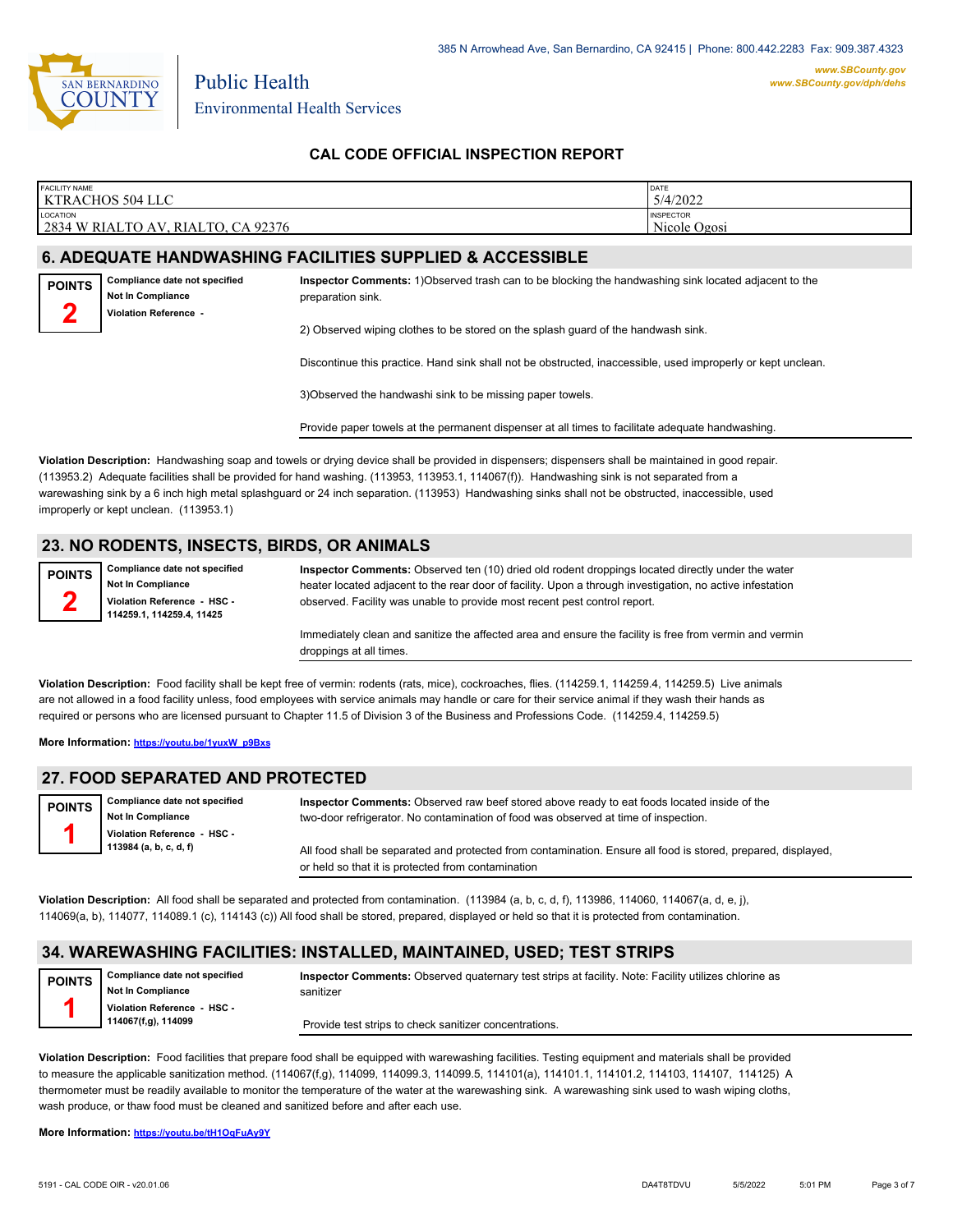

Environmental Health Services

Public Health

### **CAL CODE OFFICIAL INSPECTION REPORT**

| <b>FACILITY NAME</b><br>KTRACHOS 504 LLC          | <b>DATE</b><br>5/4/2022          |
|---------------------------------------------------|----------------------------------|
| LOCATION<br>2834 W RIALTO AV.<br>RIALTO, CA 92376 | <b>INSPECTOR</b><br>Nicole Ogosi |
|                                                   |                                  |

### **35. EQUIPMENT/UTENSILS - APPROVED; INSTALLED; CLEAN; GOOD REPAIR, CAPACITY**

**Compliance date not specified Not In Compliance Violation Reference - HSC - 114130, 114130.1, 114130 POINTS 1 Inspector Comments:** 1)Observed a household blender located on the preparation table. 2)Observed potentially hazardous foods stored inside a non-commercial cooler.

Upon disrepair replace with approved equipment. Ensure all equipment is ANSI certified.

**Violation Description:** All utensils and equipment shall be fully operative and in good repair. (114175). All utensils and equipment shall be approved, installed properly, and meet applicable standards. (114130, 114130.1, 114130.2, 114130.3, 114130.4, 114130.5, 114132, 114133, 114137, 114139, 114153, 114155, 114163, 114165, 114167, 114169, 114177, 114180, 114182)

### **36. EQUIPMENT, UTENSILS AND LINENS: STORAGE AND USE**

**POINTS 1**

**Compliance date not specified Not In Compliance Violation Reference - HSC - 114074, 114081, 114119**

**Inspector Comments:** Observed a bowl to be used as a scoop inside container of rice located adjacent to the mop sink.

Discontinue the use of this equipment. Ensure all scoops have a designated hand contact surface, handle, and that the handle is stored out of direct contact with the food to prevent potential contamination of the food.

**Violation Description:** All clean and soiled linen shall be properly stored; non-food items shall be stored and displayed separate from food and food-contact surfaces. (114185.3 - 114185.4)Utensils and equipment shall be handled and stored so as to be protected from contamination. (114074 - 114075, 114081, 114119, 114121, 114161, 114178, 114179, 114083, 114185, 114185.2, 114185.5) Pressurized cylinders must be securely fastened to a rigid structure. (114172)

### **40. WIPING CLOTHS: PROPERLY USED AND STORED**

**Compliance date not specified Not In Compliance Violation Reference - HSC - 114135, 114185.1 POINTS 1 Inspector Comments:** Observed wet wiping cloth stored on the preparation table adjacent to the handwash sink. Ensure all wet wiping towels are stored completely submerged in appropriate sanitizing solution.

**Violation Description:** Wiping cloths used to wipe service counters, scales or other surfaces that may come into contact with food shall be used only once unless kept in clean water with sanitizer. (114135, 114185.1, 114185.3 (d-e)) Sponges shall not be used in contact with cleaned and sanitized or in-use food contact surfaces. (114135)

**More Information: <https://youtu.be/QGKUN9MDxjg>**

#### **41. PLUMBING; PROPER BACKFLOW DEVICES**

**Compliance date not specified Not In Compliance Violation Reference - HSC - 114171, 114189.1 POINTS 1 Inspector Comments:** Observed cold water fixture on 3-compartment sink to be in disrepair. Ensure all plumbing fixtures are maintained to prevent contamination and fully operative.

**Violation Description:** The potable water supply shall be protected with a backflow or back siphonage protection device, as required by applicable plumbing codes. (114192) All plumbing and plumbing fixtures shall be installed in compliance with local plumbing ordinances, shall be maintained so as to prevent any contamination, and shall be kept clean, fully operative, and in good repair. Any hose used for conveying potable water shall be of approved materials, labeled, properly stored, and used for no other purpose. (114171, 114189.1, 114190, 114193, 114193.1, 114199, 114201, 114269)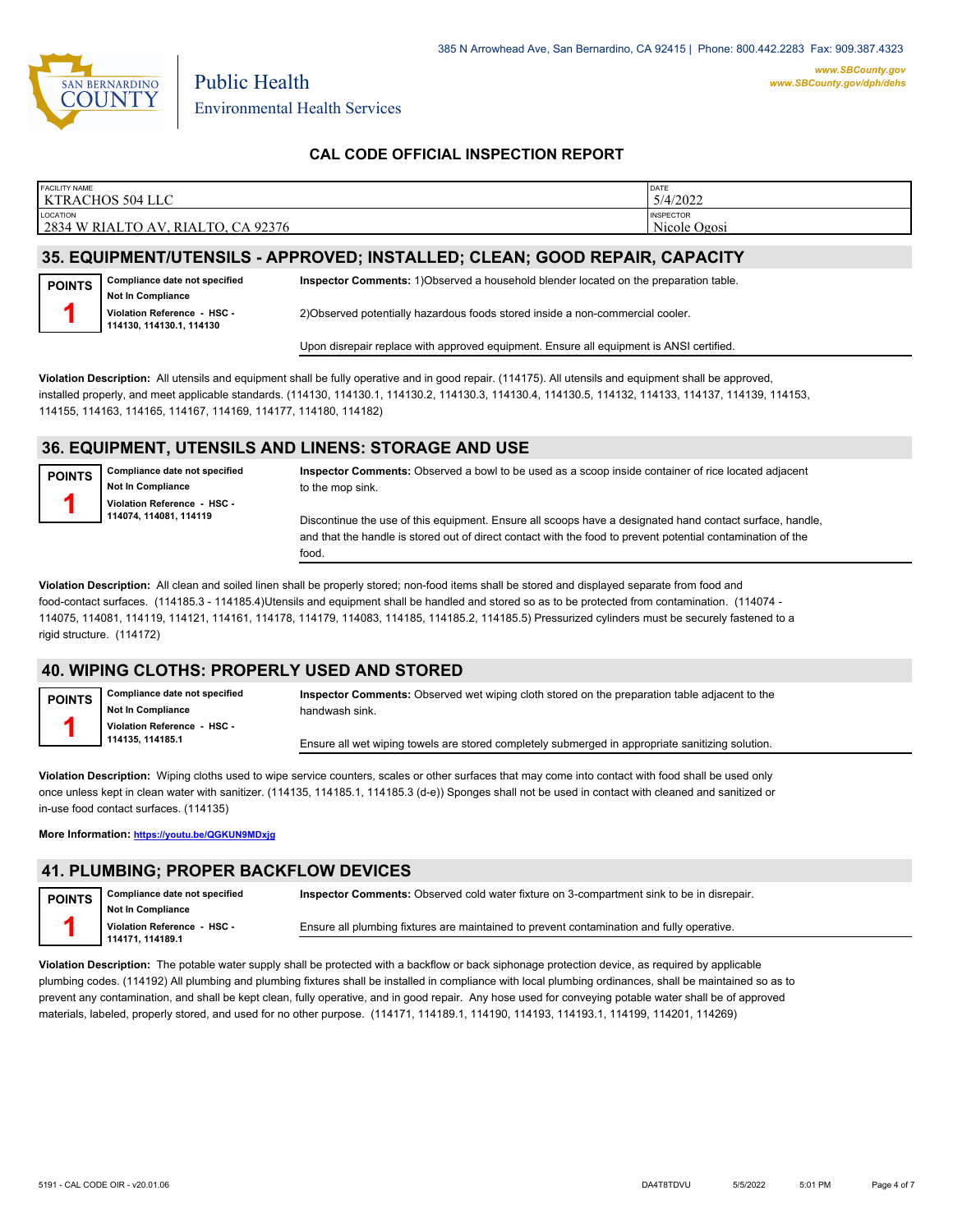

*www.SBCounty.gov [www.SBCounty.gov/dph/dehs](http://www.sbcounty.gov/dph/ehsportal)*

Public Health Environmental Health Services

### **CAL CODE OFFICIAL INSPECTION REPORT**

| <b>FACILITY NAME</b>                                       | DATE                                           |
|------------------------------------------------------------|------------------------------------------------|
| KTRACHOS 504 LLC                                           | 5/4/2022                                       |
| LOCATION<br>CA 92376<br>2834 W RIALTO AV.<br><b>RIALTO</b> | <b>INSPECTOR</b><br>Nicole $\sqrt{ }$<br>Ogosi |

## **42. GARBAGE AND REFUSE PROPERLY DISPOSED; FACILITIES MAINTAINED**

| POINTS | Compliance date not specified |
|--------|-------------------------------|
|        | Not In Compliance             |
|        | Violation Reference - HSC -   |
|        | 114244, 114245                |

**Inspector Comments:** Observed five (5) trash bags containing empty bottles and cans stored near the mop sink.

Ensure waste is removed and disposed of as frequently as necessary to prevent a nuisance.

**Violation Description:** All food waste and rubbish shall be kept in leak proof and rodent proof containers. Containers shall be covered at all times. All waste must be removed and disposed of as frequently as necessary to prevent a nuisance. The exterior premises of each food facility shall be kept clean and free of litter and rubbish. (114244, 114245, 114245.1, 114245.2, 114245.3, 114245.4, 114245.5, 114245.6, 114245.7, 114245.8)

#### **43. TOILET FACILITIES: PROPERLY CONSTRUCTED, SUPPLIED, CLEANED**

**Compliance date not specified Not In Compliance Violation Reference - HSC - 114250, 114276 POINTS 1**

**Inspector Comments:** Observed restroom located in the back of the store to have toilet paper not stored in the permanently installed dispenser at toilet.

Ensure toilet facilities are maintained clean, sanitary and in good repair for use by employees and patrons.

**Violation Description:** Toilet facilities shall be maintained clean, sanitary and in good repair for use by employees and patrons. Toilet rooms shall be separated by a well-fitting, self-closing door. Toilet tissue shall be provided in a permanently installed dispenser at each toilet. Location of toilet facilities used by patrons shall not be located to pass through food preparation, food storage, or utensil washing areas. (114250, 114250.1, 114276)

#### **44. PREMISES; PERSONAL/CLEANING ITEMS; VERMIN-PROOFING**

| <b>POINTS</b> | <b>Compliance date not specified</b><br><b>Not In Compliance</b> | Inspector Comments: 1) Observed cell phone stored on preparation board located at the cook line.                      |
|---------------|------------------------------------------------------------------|-----------------------------------------------------------------------------------------------------------------------|
|               | Violation Reference - HSC -<br>114067 (j), 114123                | Ensure a designated space for employee's personal items are separate from customer food and food<br>contact surfaces. |
|               |                                                                  | 3) Obecaused the oir curtain of the book deepto he in the off needing. Unan cureationing the monoger state            |

2)Observed the air curtain at the back door to be in the off position. Upon questioning, the manager stated that the air curtain must be turned on manually.

Repair/replace the air curtain and maintain in good repair

**Violation Description:** The premises of each food facility shall be kept clean and free of litter and rubbish; all clean and soiled linen shall be properly stored; non-food items shall be stored and displayed separate from food and food-contact surfaces; the facility shall be kept vermin proof. (114067 (j), 114123, 114143 (a) & (b), 114256, 114256.1, 114256.2, 114256.4, 114257, 114257.1, 114259, 114259.2, 114259.3, 114279, 114281, 114282) Food preparation sinks, handwashing sinks and warewashing equipment shall not be used for the cleaning of maintenance tools, the holding of maintenance materials, or the disposal of liquid wastes. (114123) Open-air barbecue and/or outdoor wood burning oven must operate on the same premises, in conjunction with a permanent food facility and not in an area that may pose as a fire hazard. (114143(a) (b)) Janitorial sink or approved curbed cleaning facility (exemption for restricted food service facilities Section 114279 (b)) shall be provided. (114279(a)) First aid supplies must have a legible manufacturer's label and stored in a kit or container that is located to prevent contamination. (114256.4) Insect electrocution devices are not allowed in food or utensil handling areas. (114259.3)

### **45. FLOORS, WALLS AND CEILINGS: BUILT, MAINTAINED, AND CLEAN**



**Not In Compliance Violation Reference - HSC - 114143 (d), 114266**

**Inspector Comments:** Observed grease acculuation on floor located directly under the fryer at the cook line.

Clean floors to reduce possible food contamination.

**Violation Description:** The walls / ceilings shall have durable, smooth, nonabsorbent, and washable surfaces. All floor surfaces, other than the customer service areas, shall be approved, smooth, durable and made of nonabsorbent material that is easily cleanable. Approved base coving shall be provided in all areas, except customer service areas and where food is stored in original unopened containers. Food facilities shall be fully enclosed. All food facilities shall be kept clean and in good repair. (114143 (d), 114257, 114266, 114268, 114268, 114271, 114272) Cleaning must be an approved dustless method. (114268.1) Mats and duckboards, if used, must be removable and easily cleanable. (114272) Open-air barbecues or wood-burning ovens floor surfaces must extend a minimum of five feet and be impervious or easily cleanable. (114143(d))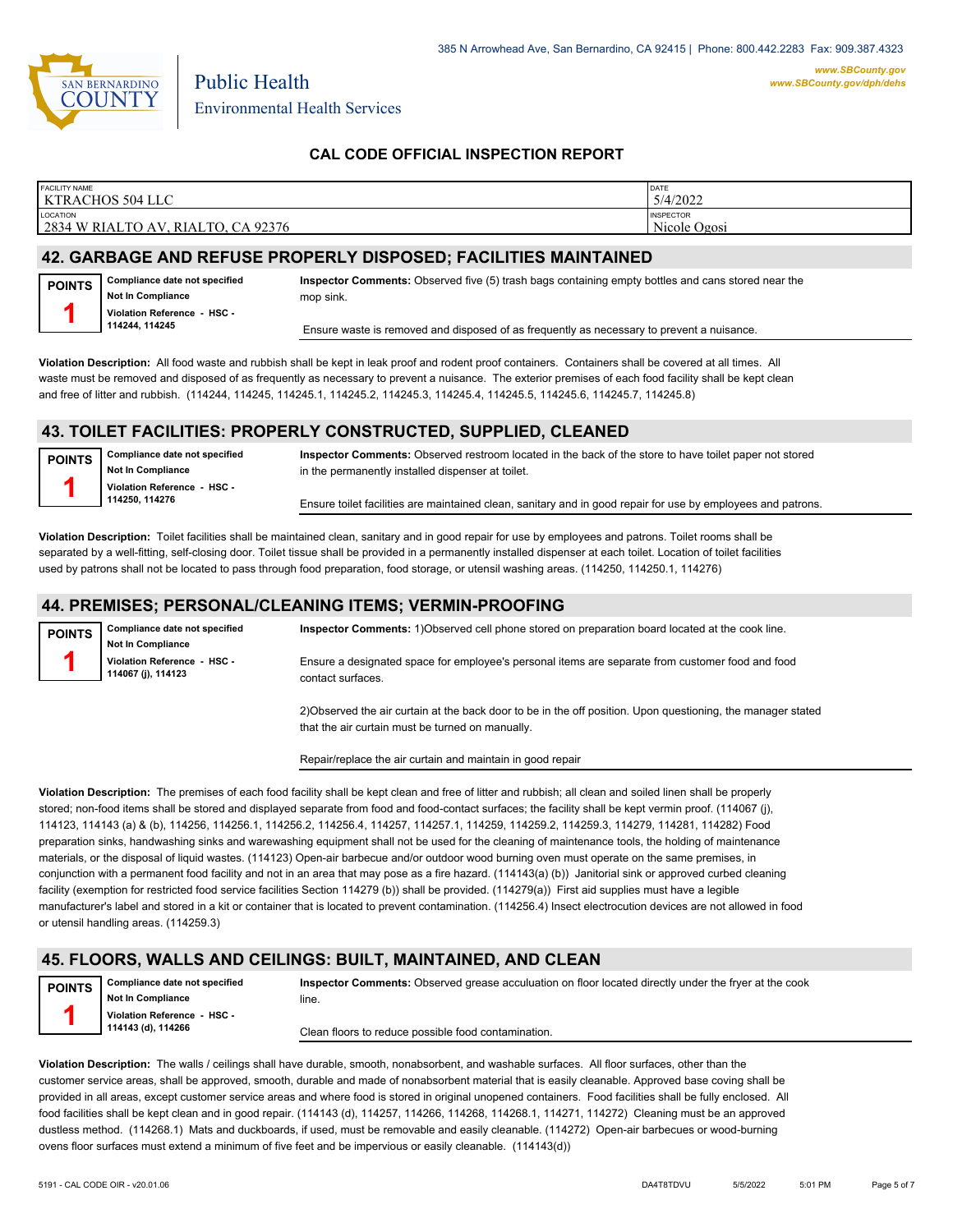

Environmental Health Services

Public Health

### **CAL CODE OFFICIAL INSPECTION REPORT**

| <b>FACILITY NAME</b>                                                          | DATE                             |
|-------------------------------------------------------------------------------|----------------------------------|
| KTRACHOS 504 LLC                                                              | 5/4/2022                         |
| LOCATION<br>2834<br>$\lambda$ 92376<br>W RIALTO<br>$T T \Omega$<br>RIAL<br>AV | <b>INSPECTOR</b><br>Nicole Ogosi |

### **47. SIGNS POSTED; LAST INSPECTION REPORT AVAILABLE**

**Compliance date not specified Not In Compliance POINTS**



**Inspector Comments:** A copy of the last inspection report was not available at the time of inspection. Maintain a copy of the last inspection report at the facility to ensure the report will be available upon request.

Operator was informed that the official inspection reports are made public on San Bernardino County Environmental Health Web page.

**Violation Description:** Handwashing signs shall be posted in each toilet room, directing attention to the need to thoroughly wash hands after using the restroom (113953.5) (b) No smoking signs shall be posted in food preparation, food storage, warewashing, and utensil storage areas (113978). (c) Consumers shall be notified that clean tableware is to be used when they return to self-service areas such as salad bars and buffets. (d) Any food facility constructed before January 1, 2004 without public toilet facilities, shall prominently post a sign within the food facility in a public area stating that toilet facilities are not provided (113725.1, 114381 (e)). A sign shall be posted stating that a copy of the most recent routine inspection report is available upon request. (113725.1) Permit shall be posted in conspicuous location. (114381(e)) Letter Grade Placecard shall be properly posted. SBCC 33.1406

### **48. FOOD HANDLER CERTIFICATION**

| <b>POINTS</b> | Compliance date not specified<br><b>Not In Compliance</b> | Inspector Comments: Observed one (1) food handler(s) without current, valid San Bernardino County<br>food handler card(s). |
|---------------|-----------------------------------------------------------|----------------------------------------------------------------------------------------------------------------------------|
| 3             | Violation Reference - SBCC -                              |                                                                                                                            |
|               | 33.0409                                                   | Provide a valid San Bernardino County Food Handler Card for each of these workers within                                   |
|               |                                                           | two (2) weeks, date: 05/18/2022.                                                                                           |
|               |                                                           | A missing food handler card information and verification sheet was provided to fill out and fax and return to              |
|               |                                                           | San Bernardino County Environmental Health Services department.                                                            |
|               |                                                           | Fax to (909) 387-4323 or send to sbcfoodworker@gmail.com.                                                                  |
|               |                                                           | Failure to do so will result in unannounced billable reinspections to verify compliance.                                   |

**Violation Description:** This facility is currently in violation with the food handler certification requirement for San Bernardino County, which states all food handlers must obtain a valid food handler certificate within fourteen (14) days of employment (33.0410, 33.044). Failure to provide proof of food handler certification within fourteen (14) days will result in unannounced billable (at our current hourly rate) re-inspections to verify compliance.

This facility operator must complete the 'Missing Food Handler' form provided by the inspector and email an electronic copy (scans or photos are ok as long as they are readableto sbcfoodworker@gmail.com

**More Information: <https://wp.sbcounty.gov/dph/wp-content/uploads/sites/7/2022/04/SB-Flyer-2019-completed-English-Spanish.pdf>**

#### **IMPORTANT: Risk Based Inspection Frequency**

Food facilities that pose a higher risk level for causing foodborne illness will be subject to an additional inspection, to be billed at the hourly rate as provided in the San Bernardi[no County Code Schedule of Fees](https://codelibrary.amlegal.com/codes/sanbernardino/latest/sanberncty_ca/0-0-0-122474#JD_16.0213B). Facilities that received one or more of the following will be elevated to a high risk tier:

- A score letter of "C" or lower on one of the last two graded inspections,
- A score letter of "B" on two of the last three graded inspections,
- Repeated "four (4) point violation Risk Factor" (critical violation codes 1-23) on the last two inspections, or
- Four (4) or more critical violations (codes 1-23) noted during an inspection, or

#### **Food Establishment Donor Survey**

Will you please take a few moments of your time to co[mplete our Food Establishment Donor Survey?](https://survey123.arcgis.com/share/626bb0fb21674c82832b0c0d557c5e80?field:faid=FA0009592&field:facility_name=KTRACHOS%20504%20LLC¢er=34.10,-117.35&field:phone=9097709319) The purpose of this survey is to learn about current food recovery and food waste reduction efforts and struggles throughout San Bernardino County.

The feedback from the survey will help us identify barriers and opportunities, and connect you with nearby charitable feeding organizations so you can donate your surplus fo[od. Once you complete the su](https://arcg.is/WvjGb)rvey, you can view your entry and connect with other donor food establishments and charitable

#### **Overall Inspection Comments**